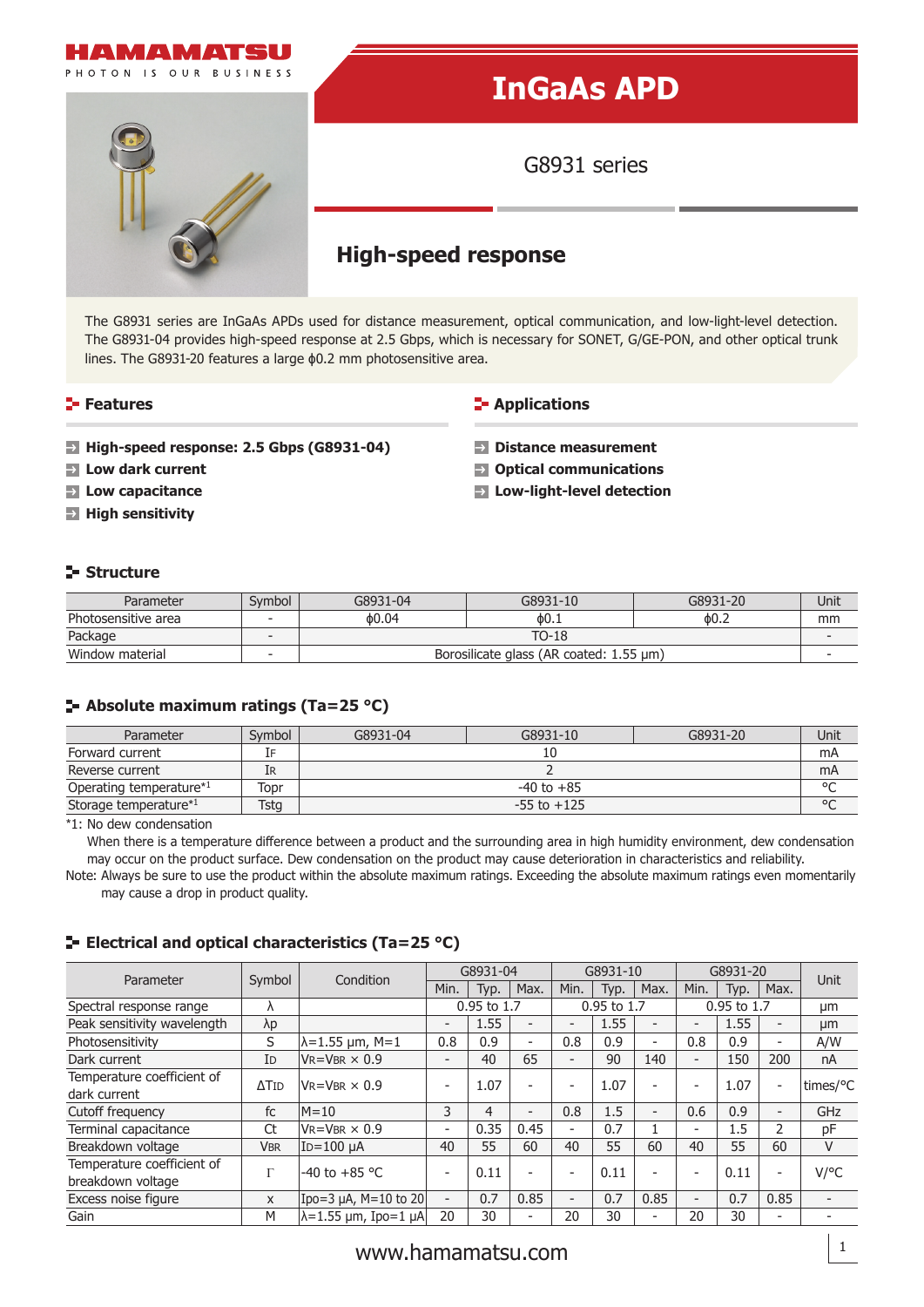





# **Photosensitivity temperature characteristics**



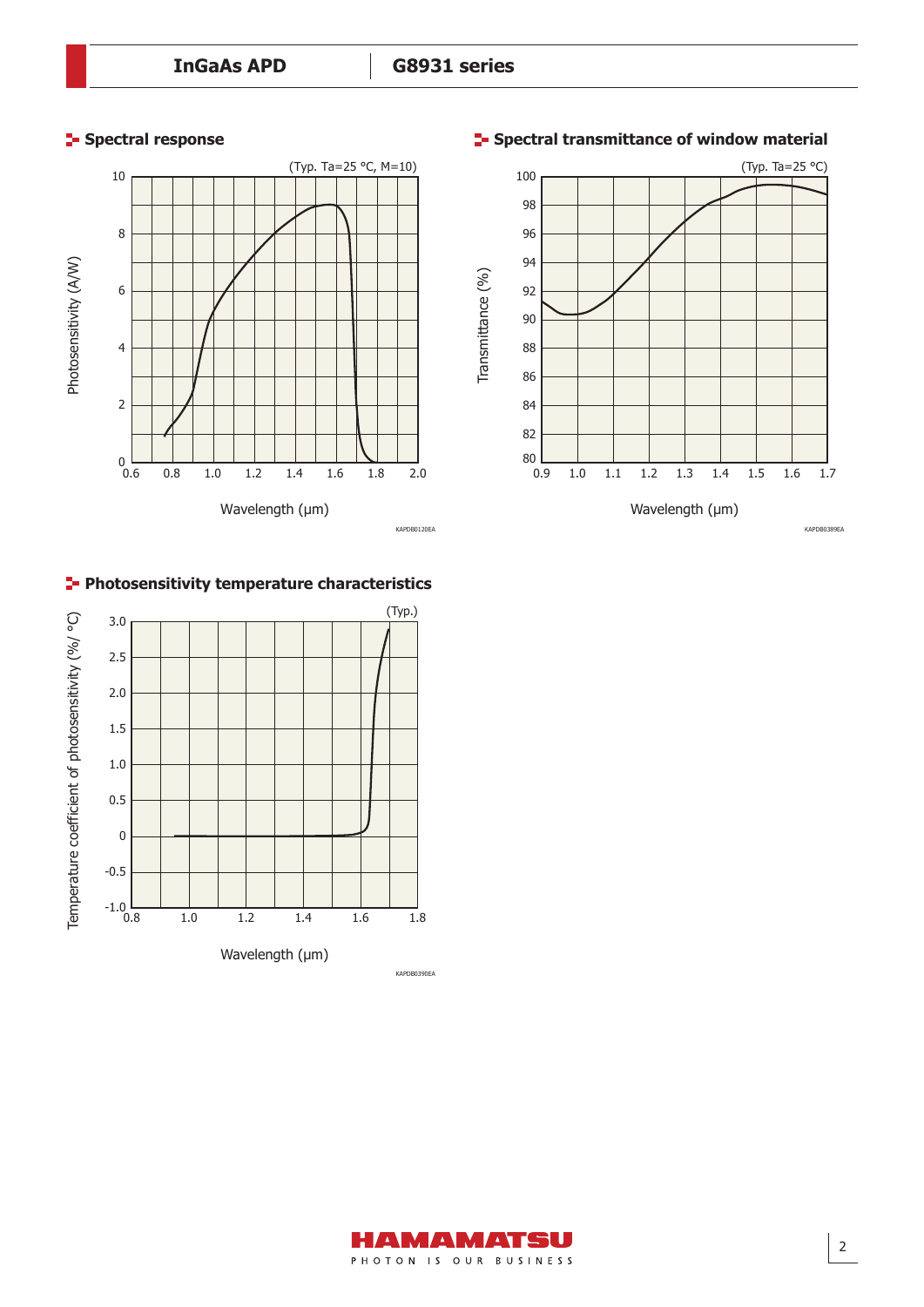

#### **<sup>1</sup>- Dark current, photocurrent, gain vs. reverse voltage**



3